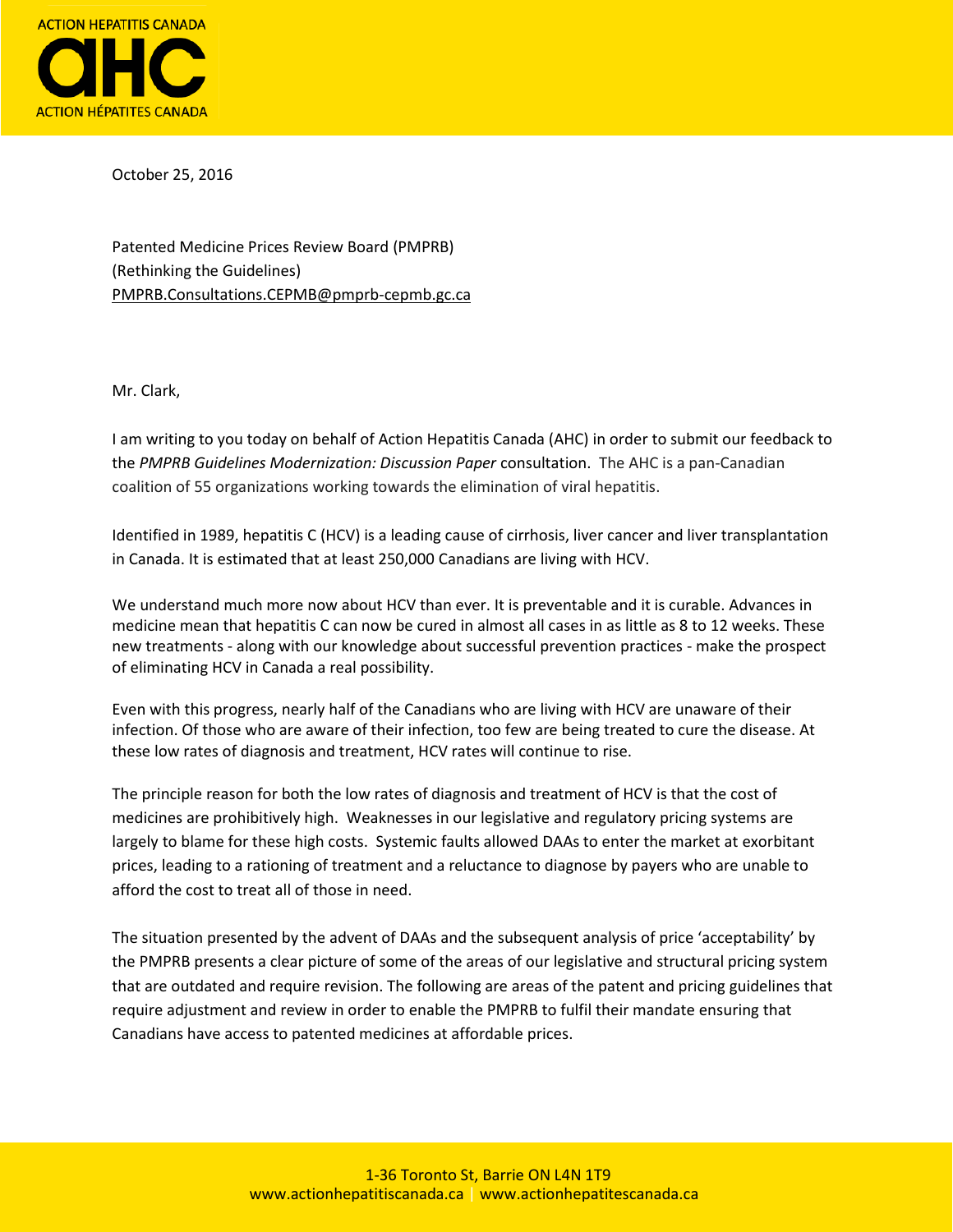

## **COST EFFECTIVENESS:**

Current cost-effectiveness analyses look primarily at the cost of treatment against the cost of no treatment on a patient-by-patient basis. When looked at this way, DAAs for HCV are cost-effective even at very high prices.

The problem with this equation arises when a drug has the potential to treat an illness that affects a large number of people such as the estimated 250,000 living with HCV in Canada.

#### **Our recommendation:**

 **The PMPRB must include factors such as the prevalence of an illness and the potential benefits to population-health when considering the cost-effectiveness and potential price of a drug.** 

# **INTERNATIONAL PRICE COMPARISONS:**

The countries that comprise the PMPRB7 were selected because they modeled pharmaceutical Research and Development (R&D) levels sought in Canada. Several of these countries consistently pay among the highest prices in the world for drugs. Using these countries as comparators has led to Canadians routinely paying among the highest patented drug prices in the world yet Canada's R&D levels have not increased as promised.

#### **Our recommendations:**

**When conducting an international examination of drug prices, Canada should look to countries who:**

- **are similar to Canada in factors such as in demographics, disease prevalence; budget and population health goals;**
- **have actual pharmaceutical R&D investments close to our own.**

### **DOMESTIC PRICE COMPARISONS:**

Currently any improvement upon previous treatments for an illness can lead to increasingly expensive drugs entering market. This practice is faulty in that it can lead to the presentation of incrementally improved drugs being priced at incrementally higher prices. In the case of recent breakthrough drugs for HCV, ceiling prices were established at higher prices than for the formerly best in class (already expensive) medicines that had been used to treat the illness. The massive improvement of the efficacy and reduction in toxicity of DAAs as compared to former HCV treatments meant the realistic prospect of treating all people living with HCV. Sadly, the high prices allowed for DAAs resulted in rationing of treatment and the establishment of strict eligibility restrictions being put in place by most payers.

A second difficulty in this practice is that prices being used for domestic comparisons are often not reflective of confidential discounts that have been established between industry and various payers.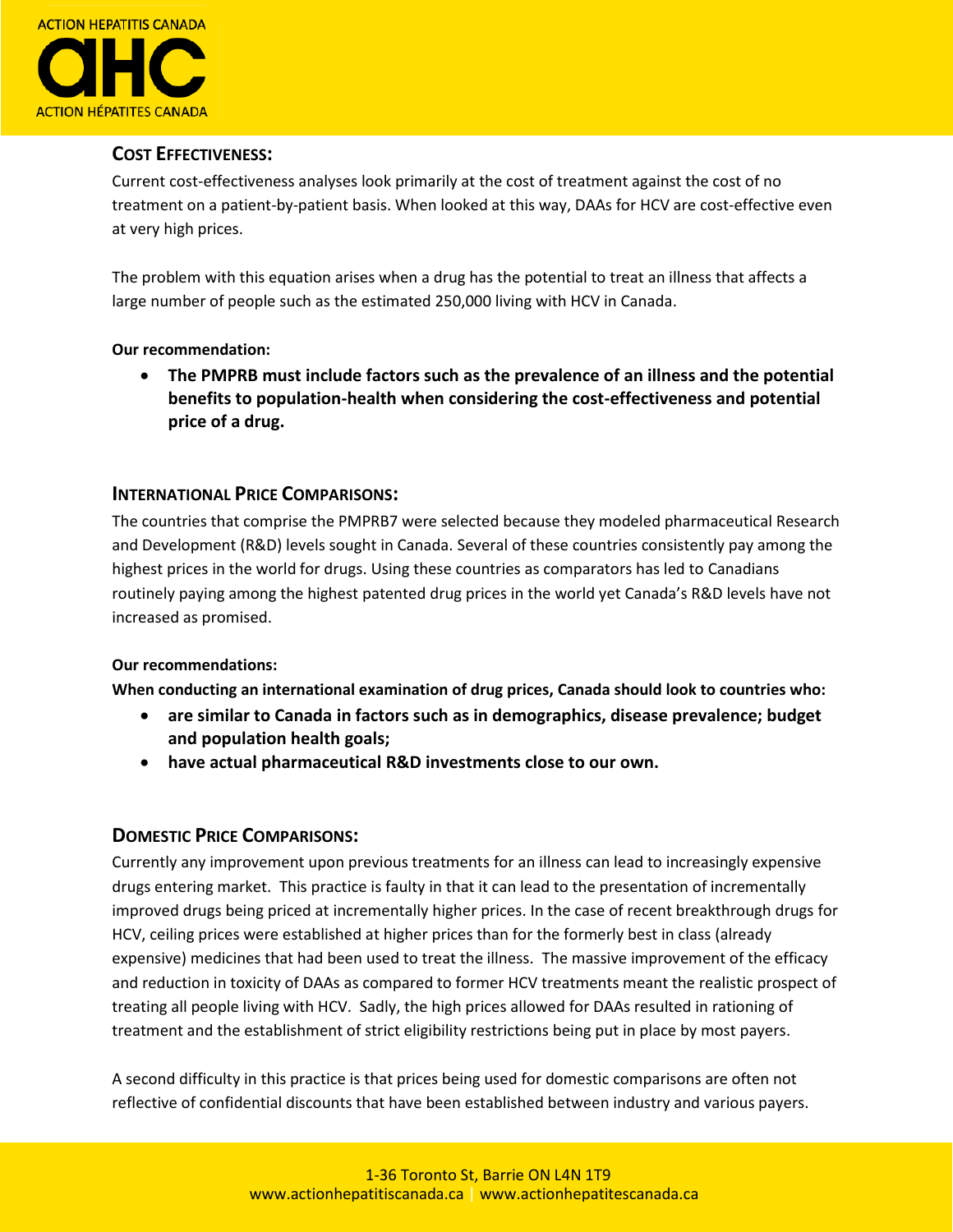

This leaves the PMPRB benching to artificial prices thereby accepting inflated price ceilings for medicines.

**Our recommendations:**

- **The cost of new, improved treatments should be evaluated based on factors beyond the benchmark price established with older treatments. Some of these factors should include the prevalence of an illness; and a treatment's potential contribution to the improvement of population health.**
- **When domestic price comparisons are used, it is essential that they be based on actual prices rather than on inflated price ceilings.**

#### **INDUSTRY TRANSPARENCY:**

The lack of transparency by pharmaceutical companies contributes to ineffective and inefficient drug pricing and access systems in the country.

#### **Our recommendations:**

- **The PMPRB must work with Federal and Provincial/Territorial and international parties to address and reduce disparities created by a lack of drug pricing transparency by industry.**
- **The PMPRB should consider ways to drive down ceiling prices established at the introduction of a drug to market thereby establishing a most realistic price point at the onset and dissuading the negotiation of discounted prices.**

### **ABILITY TO RE-BENCH:**

There are situations under which established drug prices might require a re-examination. The PMPRB is currently limited in its ability to do this.

#### **Our recommendation:**

• **The PMPRB should be empowered with the ability to 're-bench' and re-evaluate the appropriateness of a drug's price (periodically, or under other circumstances such as the revision of indications surrounding a medicine, a re-evaluation of the prevalence of an illness, or the establishment of improved disease management practices).**

We believe that addressing these factors will contribute to an improved drug pricing system that monitors and regulates prices prioritizing health and accessibility for those in need. We would like to emphasize the importance of patient involvement, transparency and flexibility as your department proceeds with the next stages of this review.